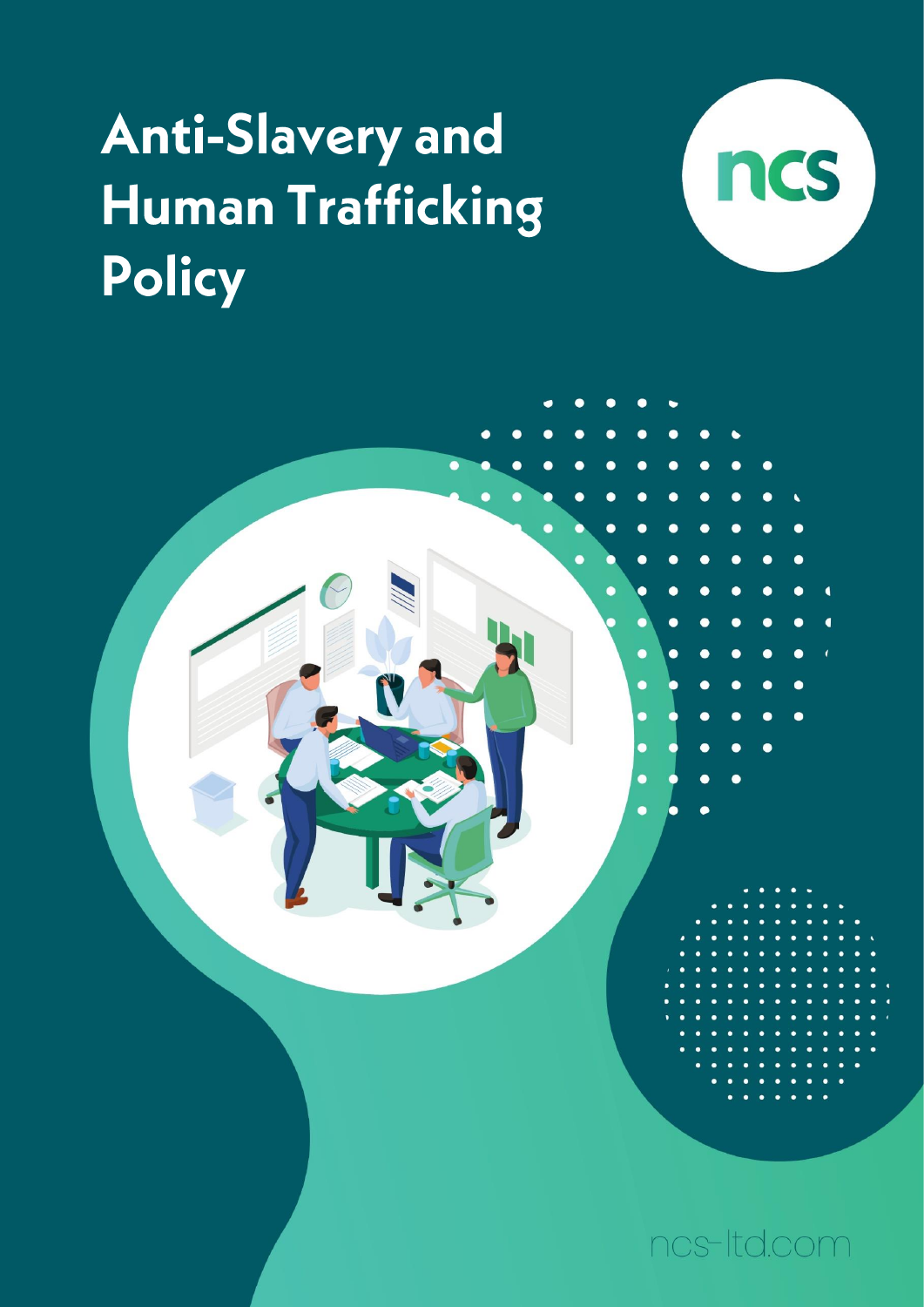# **Anti-Slavery and Human Trafficking Policy**

## **Policy Statement**

This policy applies to all persons working for us or on our behalf in any capacity, including employees at all levels, directors, officers, agency workers, seconded workers, volunteers, agents, contractors and suppliers.

NCS Office Holdings Limited strictly prohibits the use of modern slavery and human trafficking in our operations and supply chain. We have and will continue to be committed to implementing systems and controls aimed at ensuring that modern slavery is not taking place anywhere within our organisation or in any of our supply chains. We expect that our suppliers will hold their own suppliers to the same high standards.

### **Commitments**

#### **Modern Slavery and Human Trafficking**

Modern slavery is a term used to encompass slavery, servitude, forced and compulsory labour, bonded and child labour and human trafficking. Human trafficking is where a person arranges or facilitates the travel of another person with a view to that person being exploited. Modern slavery is a crime and a violation of fundamental human rights.

#### **Commitments**

We shall be a company that expects everyone working with us or on our behalf to support and uphold the following measures to safeguard against modern slavery:

- $\triangleright$  We have a zero-tolerance approach to modern slavery in our organisation and our supply chains.
- $\triangleright$  The prevention, detection and reporting of modern slavery in any part of our organisation or supply chain is the responsibility of all those working for us or on our behalf. Workers must not engage in, facilitate or fail to report any activity that might lead to, or suggest, a breach of this policy.
- $\triangleright$  We are committed to engaging with our stakeholders and suppliers to address the risk of modern slavery in our operations and supply chain.
- $\triangleright$  We take a risk based approach to our contracting processes and keep them under review. We assess whether the circumstances warrant the inclusion of specific prohibitions against the use of modern slavery and trafficked labour in our contracts with third parties. Using our risked based approach we will also assess the merits of writing to suppliers requiring them to comply with our Code of Conduct, which sets out the minimum standards required to combat modern slavery and trafficking.
- $\triangleright$  Consistent with our risk based approach we may require:
	- $\circ$  employment and recruitment agencies and other third parties supplying workers to our organisation to confirm their compliance with our Code of Conduct
	- o Suppliers engaging workers through a third party to obtain that third parties' agreement to adhere to the Code